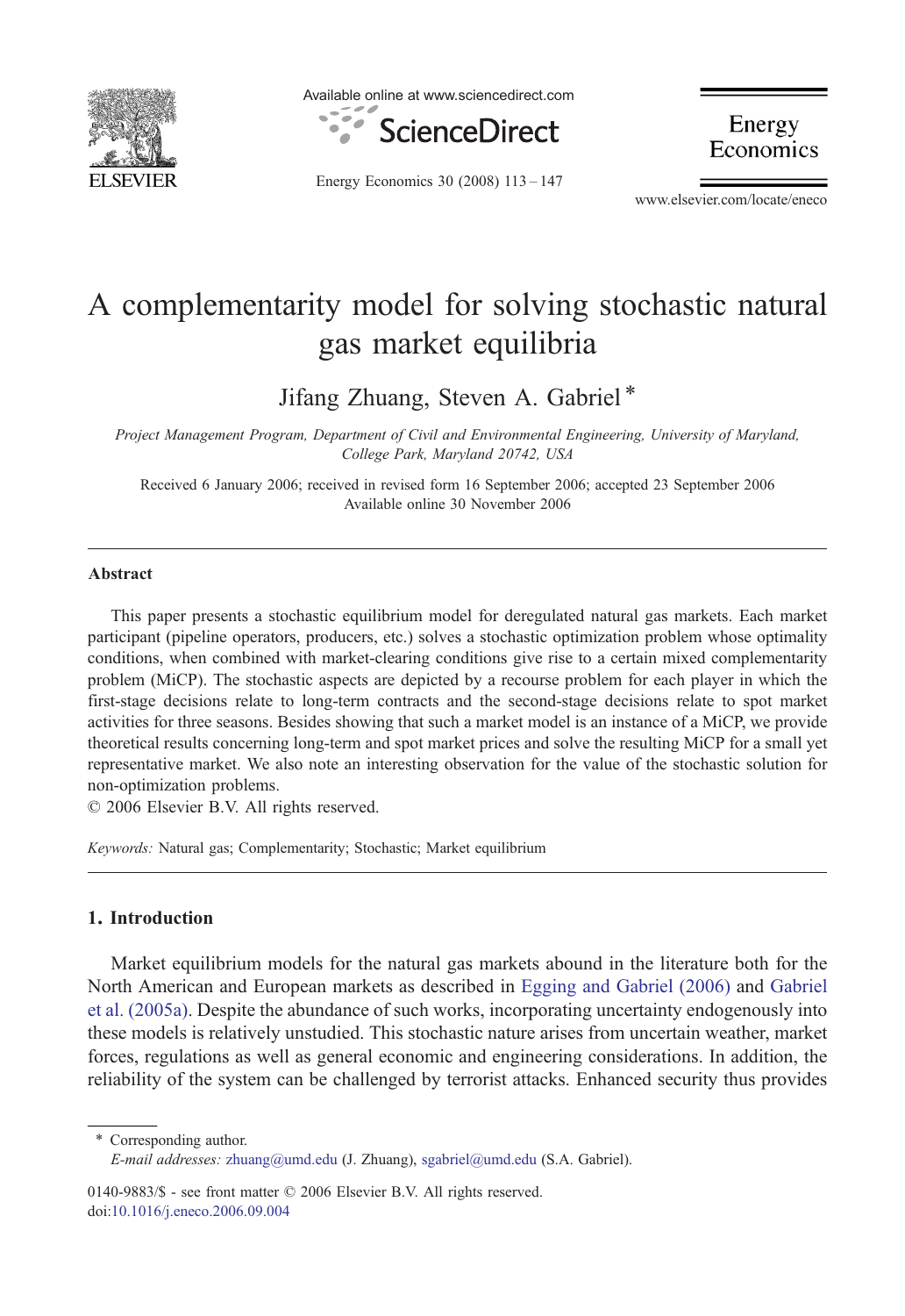the motivation for how to keep the system running at minimal cost and greatest reliability given such uncertain events.

Stochastic programming is a framework for modeling optimization problems that involve uncertainty, which has been extensively used in energy models over the years. However, in contrast to the large volume of models relating to electricity investments and operations, e.g., [Hobbs \(1995\)](#page--1-0) and [Murphy et al. \(1982b\),](#page--1-0) the application of stochastic optimization equilibrium models to the oil and gas markets is more limited ([Wallace and Fleten, 2003](#page--1-0)). Moreover, the field of algorithms for solving stochastic nonlinear complementarity problem/variational inequalities (NCP/VIs) is still relatively limited. Exceptions are [Gurkan et al. \(1999\)](#page--1-0) who used a sample-path method, a simulation-based scheme to solve stochastic variational inequalities and [Belknap et al.](#page--1-0) [\(2000\)](#page--1-0) who analyzed the stochastic NCP/VIs using a quasi-Monte-Carlo simulation technique and relied on the gradient information at sample solution points.

In addition, more recently, [Cabero et al. \(2005\)](#page--1-0) has proposed an approach for solving stochastic complementarity problems in electricity using a Benders Decomposition method and [Shanbhag et al.](#page--1-0) [\(2005\)](#page--1-0) has proposed a decomposition-based method for a stochastic complementarity problem involving oligopolistic players in spot and forward markets in electricity.

The natural gas model in this paper is an instance of a mixed complementarity problem (MiCP), derived from the Karush–Kuhn–Tucker (KKT) conditions of the stochastic optimization problems faced by various participants and a series of market-clearing conditions. Previous similar work includes: a stochastic dynamic Nash–Cournot model of imperfect competition for studying the contracts in the European gas market proposed by [Haurie et al. \(1987\);](#page--1-0) a Stackelberg–Nash– Cournot equilibrium model with a numerical illustration of the European gas market by [De Wolf and](#page--1-0) [Smeers \(1997\).](#page--1-0) In contrast to these previous efforts, the current paper provides substantially more details on the market players and proves relevant theorems about equilibrium values — these are two of the main contributions in addition to implementation on a sample network.

The stochastic equilibrium model presented in this paper, denoted S-NGEM, for stochastic natural gas equilibrium model, is an extension of the deterministic market equilibrium model proposed in [Gabriel et al. \(2005a,b\)](#page--1-0), abbreviated as NGMEP (Natural Gas Market Equilibrium Problem). S-NGEM aids market participants in planning the sales or purchases under uncertainty and considers both a long-term and spot market for gas, where consumer demand over the time horizon is subject to probabilistic distributions. Whereas, the long-term market provides planning level contracts (with reservation charges) which must be made at the beginning of the time horizon, the spot market contracts are available for delivery at the beginning of each season. All activities that take place in the spot market are merely committed to a season. Participants have the flexibility to make adjustment to their activity levels every season in response to the random outcomes. In an extreme case when the number of long-term trading periods tends to infinity, the market equilibrium tends to the perfect competition solution [\(Allaz and Vila, 1993\)](#page--1-0).

In addition to the previously mentioned contributions, the new work explores, following [Birge](#page--1-0) [and Louveaux \(1997\),](#page--1-0) the value of the stochastic solution (VSS) and the expected value of perfect information (EVPI) are re-defined for the case of a stochastic equilibrium model. Interestingly, a negative VSS and EVPI in the case study were observed unlike the case for stochastic optimization problems. These negative values were checked on a smaller market equilibrium problem to make sure numerical inaccuracies were not the reason for the negative values.

Being an attempt in a relatively unstudied area, this work has captured market features that have not been studied by previous works. On the other hand, due to the complication of the reality and limitation of the parallel studies, the model has made simplifications of the market. A major one is that there is no switching possibility for all market participants between the long-term and